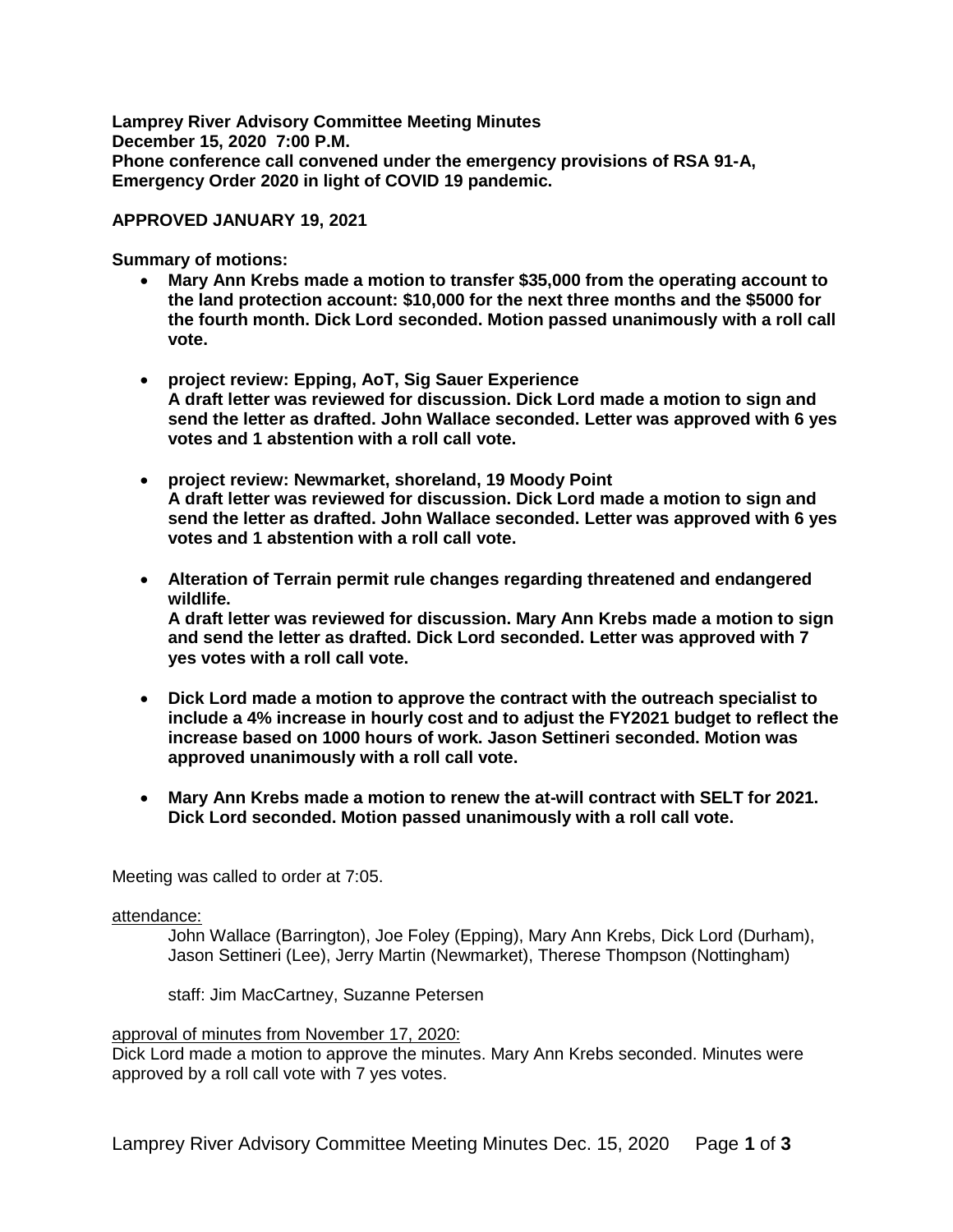#### land protection funding:

**Mary Ann Krebs made a motion to transfer \$35,000 from the operating account to the land protection account: \$10,000 for the next three months and the \$5000 for the fourth month. Dick Lord seconded. Motion passed unanimously with a roll call vote.** 

#### project review:

- Members noted the difficulty of reviewing applications when PDFs of the engineering plans are not provided. Joe Foley has been sending photographs of plans to accompany application packages, but this is far from ideal. If electronic copies are not provided by applicants, Joe will take the plans to be professionally digitized. It was suggested that because these reviews are required of LACs, NHDES should reimburse costs associated with sharing legible plans. Being able to read plans before group sessions is very helpful, but with Covid making group reviews impossible, clear plan sets are critical. Members requested that a letter be sent to NHDES noting concerns.
- **Epping, AoT, Sig Sauer Experience A draft letter was reviewed for discussion. Dick Lord made a motion to sign and send the letter as drafted. John Wallace seconded. Letter was approved with 6 yes votes and 1 abstention with a roll call vote.**
- **Newmarket, shoreland, 19 Moody Point A draft letter was reviewed for discussion. Dick Lord made a motion to sign and send the letter as drafted. John Wallace seconded. Letter was approved with 6 yes votes and 1 abstention with a roll call vote.**
- **Alteration of Terrain permit rule changes regarding threatened and endangered wildlife.**

**A draft letter was reviewed for discussion. Mary Ann Krebs made a motion to sign and send the letter as drafted. Dick Lord seconded. Letter was approved with 7 yes votes with a roll call vote.** 

#### potential grant requests:

Four possible grants have been suggested for preliminary review. The committee is very open to exploring smaller projects or contributing to larger ones, but the idea of contributing a large sum of money toward one project was not well received.

### renewal of outreach specialist contract:

**Dick Lord made a motion to approve the contract with the outreach specialist to include a 4% increase in hourly cost and to adjust the FY2021 budget to reflect the increase based on 1000 hours of work. Jason Settineri seconded. Motion was approved unanimously with a roll call vote.** 

#### renewal of contract with SELT:

**Mary Ann Krebs made a motion to renew the at-will contract with SELT for 2021. Dick Lord seconded. Motion passed unanimously with a roll call vote.**